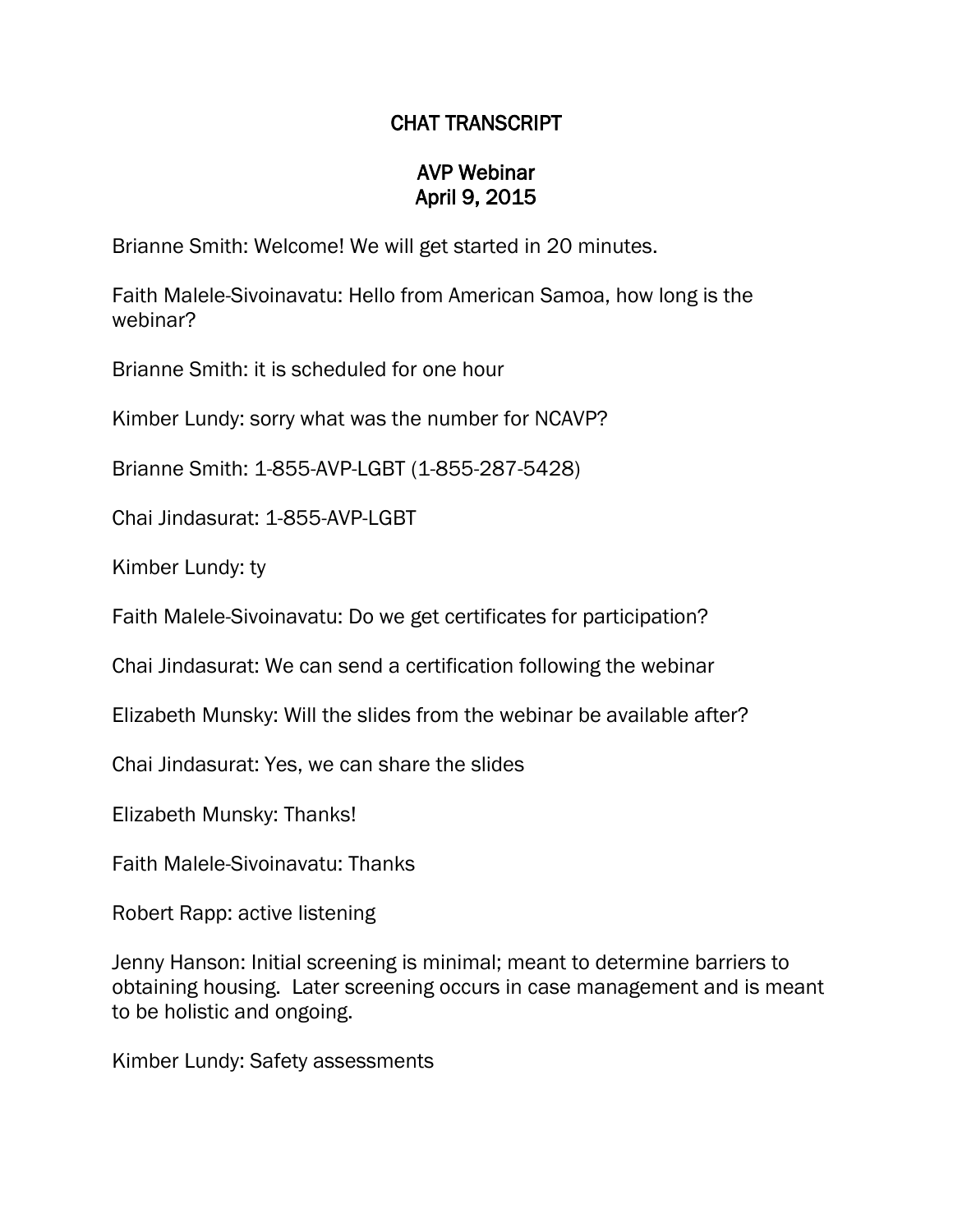Diara Williams-Sturtevant: assessing for power and control

Julie: Looking at behaviors and their purposes since the same behaviors can be used by both parties for very different reasons

Caley Holden: Try to create a timeline of the relationship and the abuse

Brandy Imlay: Danger Assessment

Carol Hennon: we use a self inventory of violence... and ask clients to identify if they used that form of violence on someone else or if was used on them

Kelsey Knapp: power dynamics

Dela Monahan: power and control and lethality

Stephanie Smith: Explore financial, emotional, and other forms of abuse outside of the physical violence

Faith Malele-Sivoinavatu: We deal with Domestic and Sexual Violence and in screeening, we question the client whether they have been a victim of such

Christina McGovney: Survivors in our county go through a thorough Safety and Stabilization Assessement. Then we have a phone screen we do for entering our DV shelter. We explore their current situation and need. Assess imminancy and access, go over community expectations, and assess from there. We are more comprehensive in our intake to assess other strengths and barriers.

Dela Monahan: screen out abusers

Kimber Lundy: It truly helps me to find out what the person wants help with.

Alessio De Cesare: To provide the correct services for our participants

Cris Izaguirre: to see if the services we provide are a good fit for the participant

Carol Hennon: to help identify clients or abusers

Joanne Battaglia: To assess their needs, put them in touch with appropriate services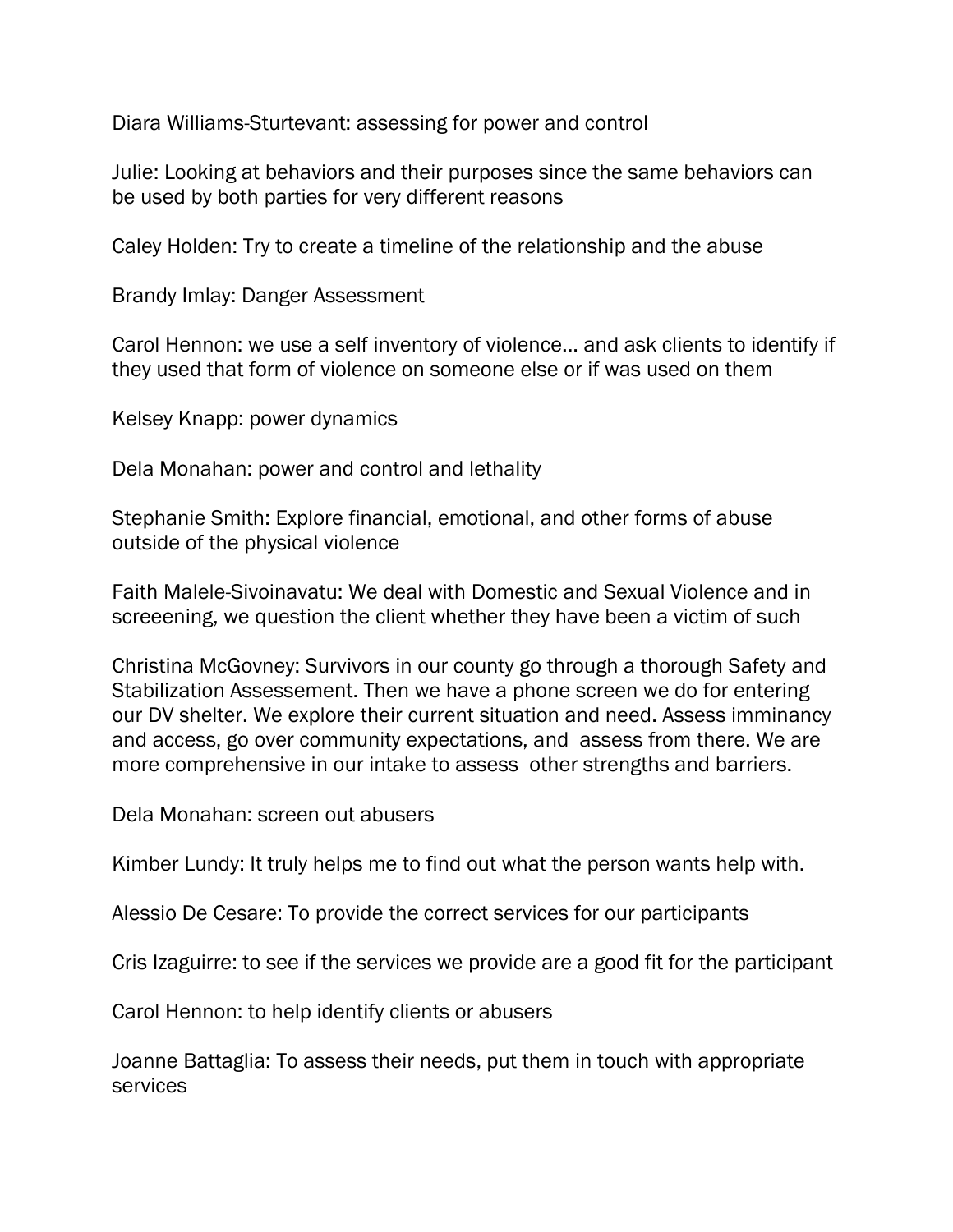Christina McGovney: Screening is important for us, our DV shelter is confidential with security measures, we want to ensure that someone needs those pieces of our shelter before accepting them into our space.

Brandy Imlay: eligibility for services

Liza Rios: to be able to assist those in need of services and provide the best availalble services

Ellena: to be able effectively do safety planning with them

Dara Nicole: in order to provide the right services for our clients

Brandy Imlay: triage

natalee levine: to best assess the needs

Faith Malele-Sivoinavatu: Screening is important so that we can figure out who is eligible

Molly Huth: We do screening to make sure that we are keeping our clients as safe as possible and that we are providing the currect services

Christina McGovney: How would you know if two people in the relationship were calling to screen in? Many times survivors don't mention their abusers name directly during the screening process.

Chai Jindasurat: Christina that's a great question - and sometimes you may not know if both people call. To the extent that it's possible, try and get the name and information of partners to identify if both call.

Christina McGovney: Thanks

Liza Rios: What would happen in the event that 2 people call in, you didnt get the information regarding them being partners but they both end up receiving the same services in the same agency?

Liza Rios: Thats In follow up to Christinas question